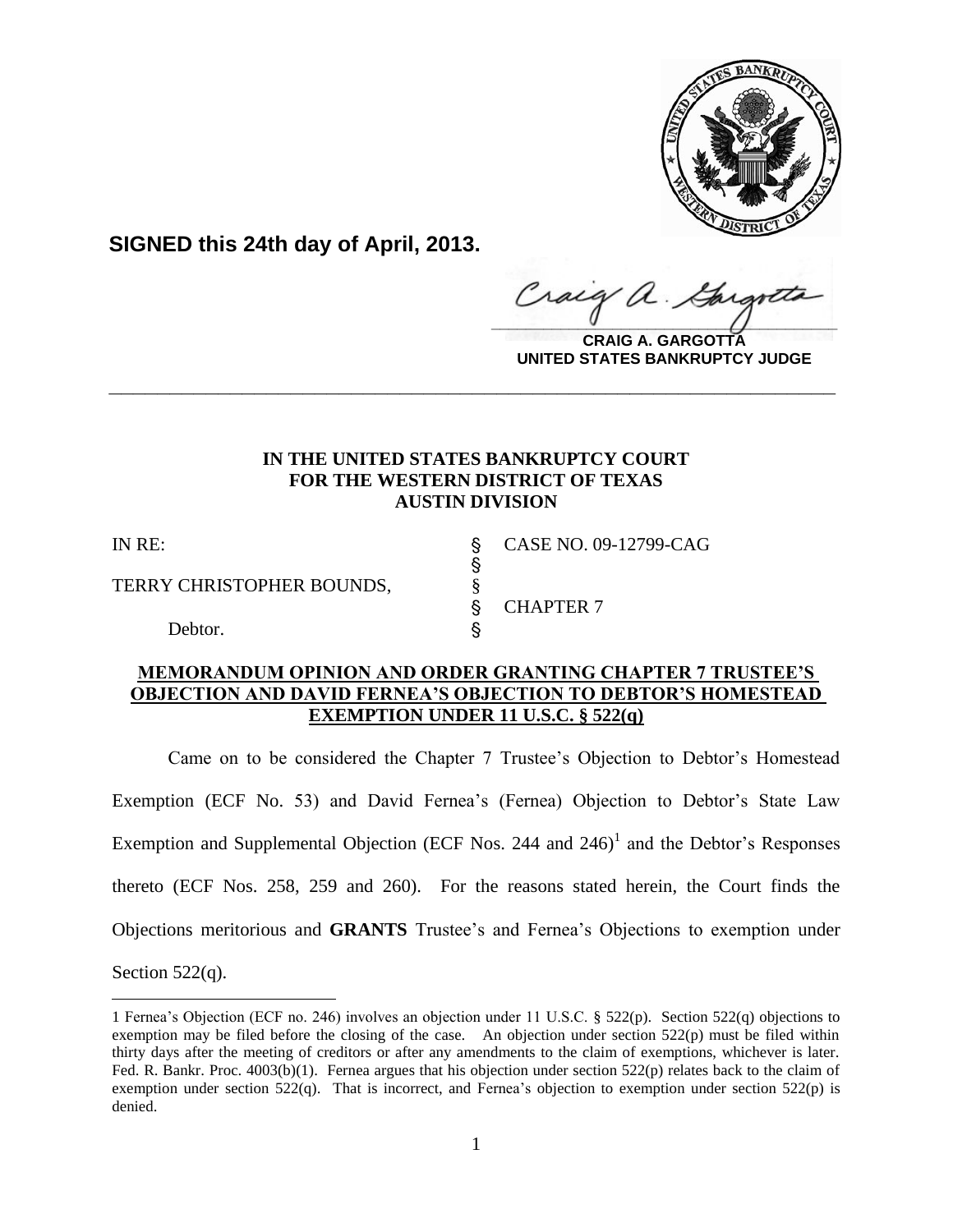The Court finds that it has subject matter jurisdiction under 28 U.S.C. § 1334 and that this matter is a core proceeding as defined under 28 U.S.C. § 157 (b)(2)(B) (determination of exemptions). Venue is proper under 28 U.S.C. § 1408(1). This matter is referred to this Court under the District's Standing Order of Reference. This matter is a contested matter as defined under Fed. R. Bankr. Proc. 9014, and, as such, the Court may make findings of fact and conclusions of law pursuant to Fed. R. Bankr. Proc. 7052.

#### **BACKGROUND**

Terry Christopher Bounds (Debtor) filed a Chapter 7 petition for relief on October 5, 2009. At the time the Debtor filed his case, Debtor was a defendant in a civil case styled *David Fernea v. Terry Christopher Bounds*, Cause No. D-1-GN-07-003874, in 250<sup>th</sup> District Court, Travis County, Texas. Fernea alleged, *inter alia*, that Debtor took certain actions involving the sale of stock to Fernea in Bounds and Pinto Marketing, Inc., and Austrends, Inc.,  $2$  which constituted common law fraud and violated the Texas Fraud in Stock & Real Estate Transaction statute, Tex. Bus. & Com. Code § 27.01 (West 2012).<sup>3</sup> Fernea maintained that the Debtor falsely promised to sell securities to Fernea and to make distributions on account of Fernea's stock

- (B) relied on by that person in entering that contract; or
- (2) false promise to do an act, when the false promise is
	- (A) material;
	- (B) made with the intention of not fulfilling it;
	- (C) made to a person for the purpose of inducing that person to enter into a contract; and
	- (D) relied on by that person in entering into that contract.

<sup>2</sup> The Debtor solely owned Austrends, Inc. and Bounds and Pinto Marketing, Inc. Debtor had asked Fernea to purchase a stock ownership in both corporations. Although not dispositive of the issues in this Memorandum Opinion, Bounds filed Chapter 7 bankruptcy for both entities without Fernea's consent. The Chapter 7 petitions were subsequently dismissed.

<sup>3</sup> Tex. Bus.& Com. Code sec. 27.01(a) (West 2009) provides that:

Fraud in a transaction involving real estate or stock in a corporation or joint stock company consists of a

<sup>(1)</sup> false representation of a past or existing material fact, when the representation is

<sup>(</sup>A) made to a person for the purpose of inducing that person to entire into a contract; and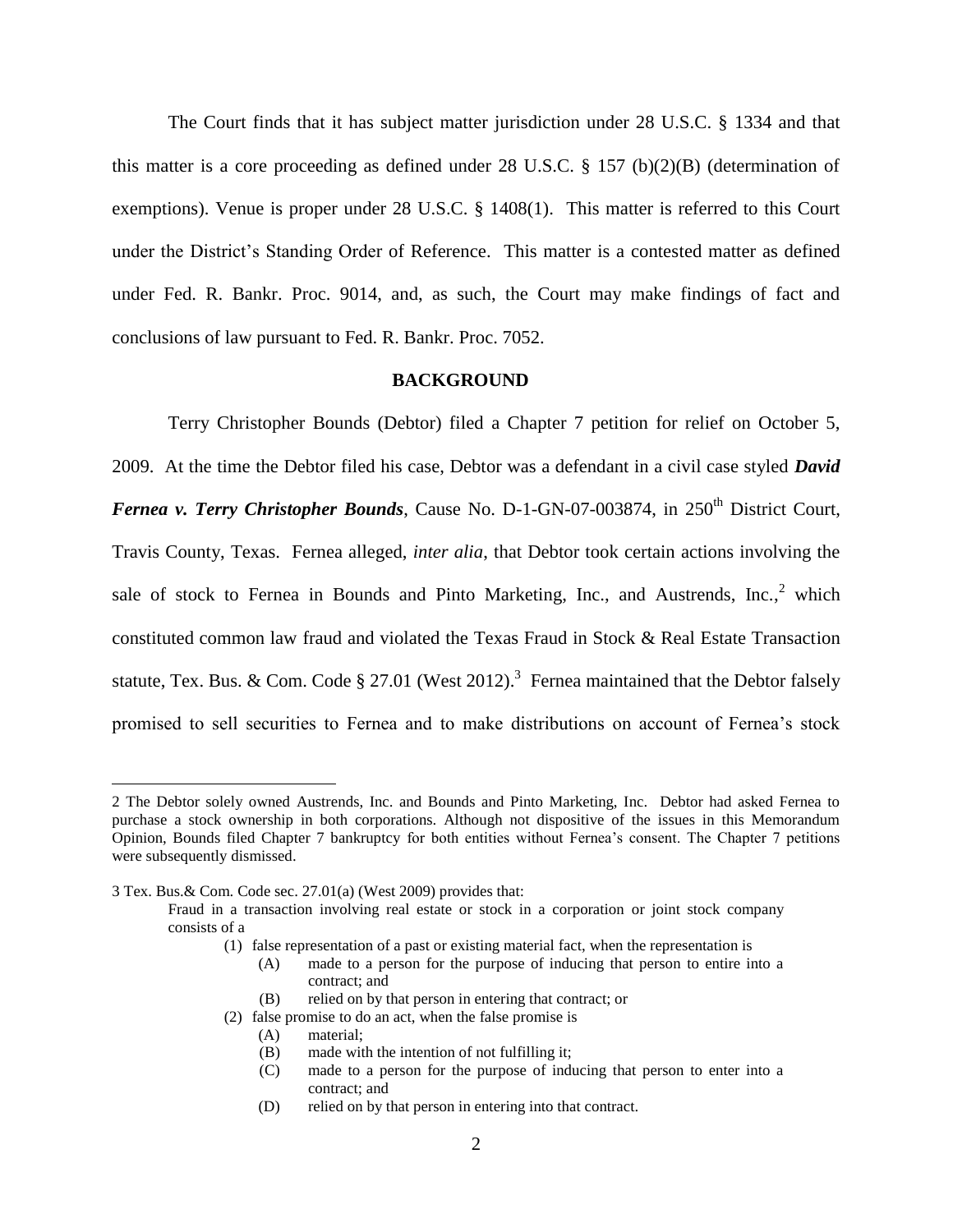ownership. Fernea also contended that the Debtor misrepresented the value of the companies being sold. Additionally, Fernea alleged that Debtor's actions violated the Texas Securities Act and were actionable under Texas Securities Act § 33 in that the Debtor sold securities that were not registered with the Texas Securities Board even though they were subject to—and regulated by—the Texas Securities Act.

The state district court issued an Order on Plaintiff's [Fernea] Motion for Partial Summary Judgment finding as a matter of law that the sale of stocks to Fernea "involved a sale of unregistered securities" and that the sale was "not exempted from registration as a Non-issuer under 7 Texas Administrative Code § 139.14." Thereafter, the state district court granted Fernea's partial motion for summary judgment and found as a matter of law that Debtor's sale of stock to Fernea was not exempted from registration under 7 Tex. Admin. Code §§ 139.16 and 109.13, or Tex. Rev. Civ. Stat. art. 581-5(1).

This Court granted Fernea's motion for relief from stay (ECF No. 49) to allow the state court to conduct a jury trial on the remaining allegations related to Fernea's state court petition. A jury of Bounds' peers found Bounds liable for fraud and violations of the Texas Securities Act.<sup>4</sup> A certified copy of the state court judgment was filed of record in Debtor's Chapter 7 case.

In a related dischargeability action that Fernea brought under 11 U.S.C. § 523(a)(19) (Adversary No. 10-01018-CAG), this Court held that that Bounds' debt to Fernea resulted from a violation of Texas securities laws, and, was therefore not dischargeable under  $\S 523(a)(19)$ . This judgment was not appealed and is now a final and enforceable for collateral estoppel purposes.

<sup>4</sup> The state court Judgment consist of an unanimous jury verdict that has findings of contempt, securities law violations, fraud, actual damages, attorney's fees, theft, and exemplary damages. *See* P-1. ("P" denotes Fernea's exhibits. The Trustee relied upon Fernea's exhibits for purposes of trial).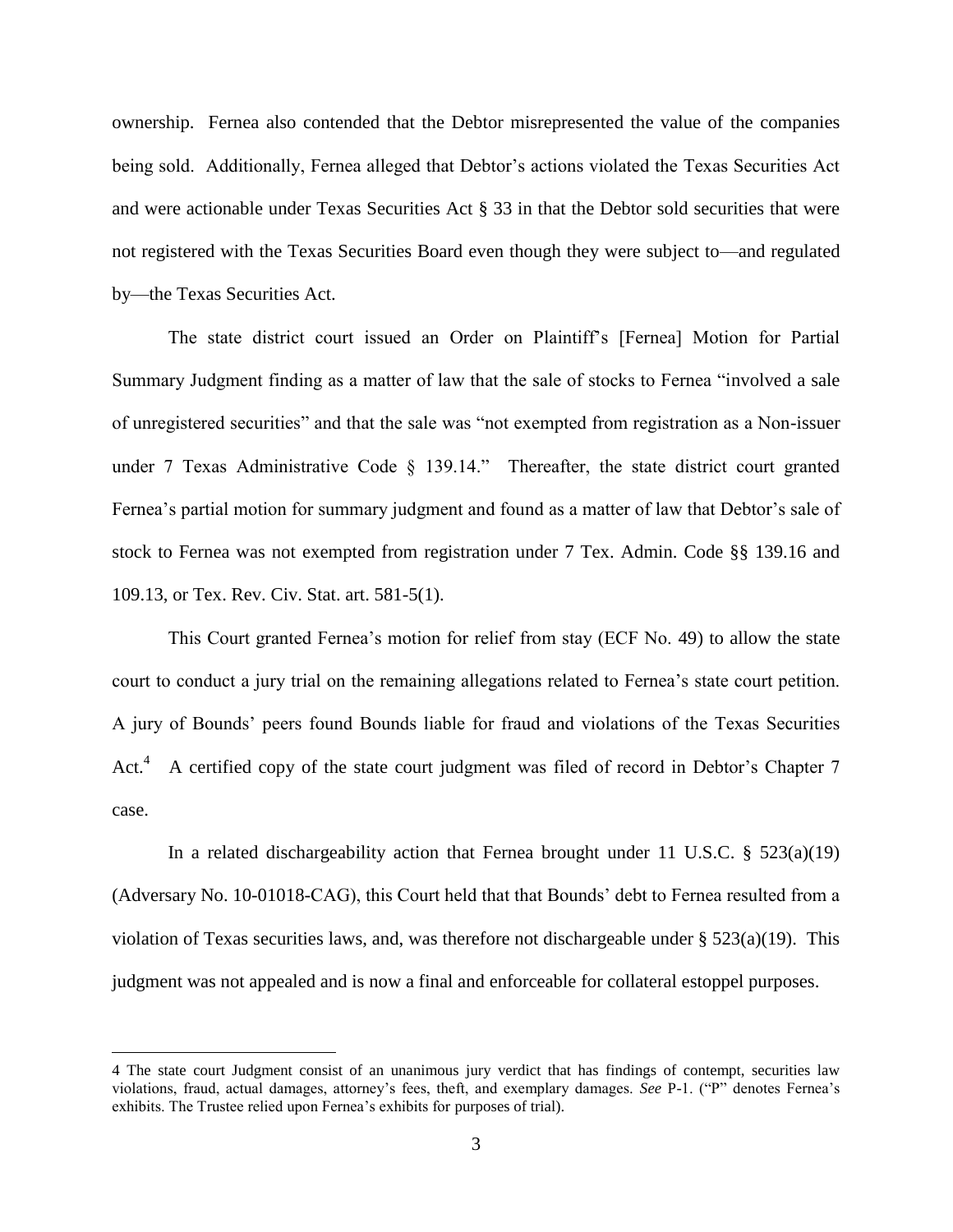#### A. Texas Homestead Law

Texas residents enjoy an unlimited homestead exemption. Tex. Const., Art. XVI, § 50. A Texas homestead cannot be subject to forced sale except for certain exceptions such as a purchase money security interest, taxes, material and mechanics liens; and until recently, home equity loans. A lien may be fixed on a homestead for purchase money, taxes, improvements, an owelty for partition incident to a divorce decree, or the refinance of an existing lien. Tex. Prop. Code § 41.001(a) (Vernon 2000).

Additionally, Texas homestead law traces its origins to the Congress of the Republic. *See Woods v. Alvarado State Bank*, 118 Tex. 586, 19 S.W.2d 35, 36 (1929). The Congress of the Republic of Texas passed the first homestead law in 1839 that exempted a homestead and personal property from execution. *Id*. In 1843, the Congress of the Republic exempted homestead property from sale for debts by the probate court, and set apart the property for the sole use and benefit for the widow and children of the decedent father. *Id*. When Texas was admitted into the Union in 1845, the Texas legislature separated the exemption of the homestead from the forced sale of personal property. Thereafter, when Texas voters approved the Texas Constitution in 1876, Article XVI,  $\S$  $\S$  50 – 52 were enacted into law and the homestead exemption has remained relatively unchanged since 1876 but for the ability for residents to obtain home equity loans and court ordered divorce decrees to contain owelty partition provisions.

Texas homestead rights are so embedded in Texas jurisprudence that when Congress passed the 1979 Bankruptcy Code, Texas elected not to "opt out" of the Code's provision limiting debtors to using only federal exemptions. 11 U.S.C. § 522(b)(3). The unlimited Texas homestead provision remained unchallenged under the Bankruptcy Code until Congress preempted it in 2005.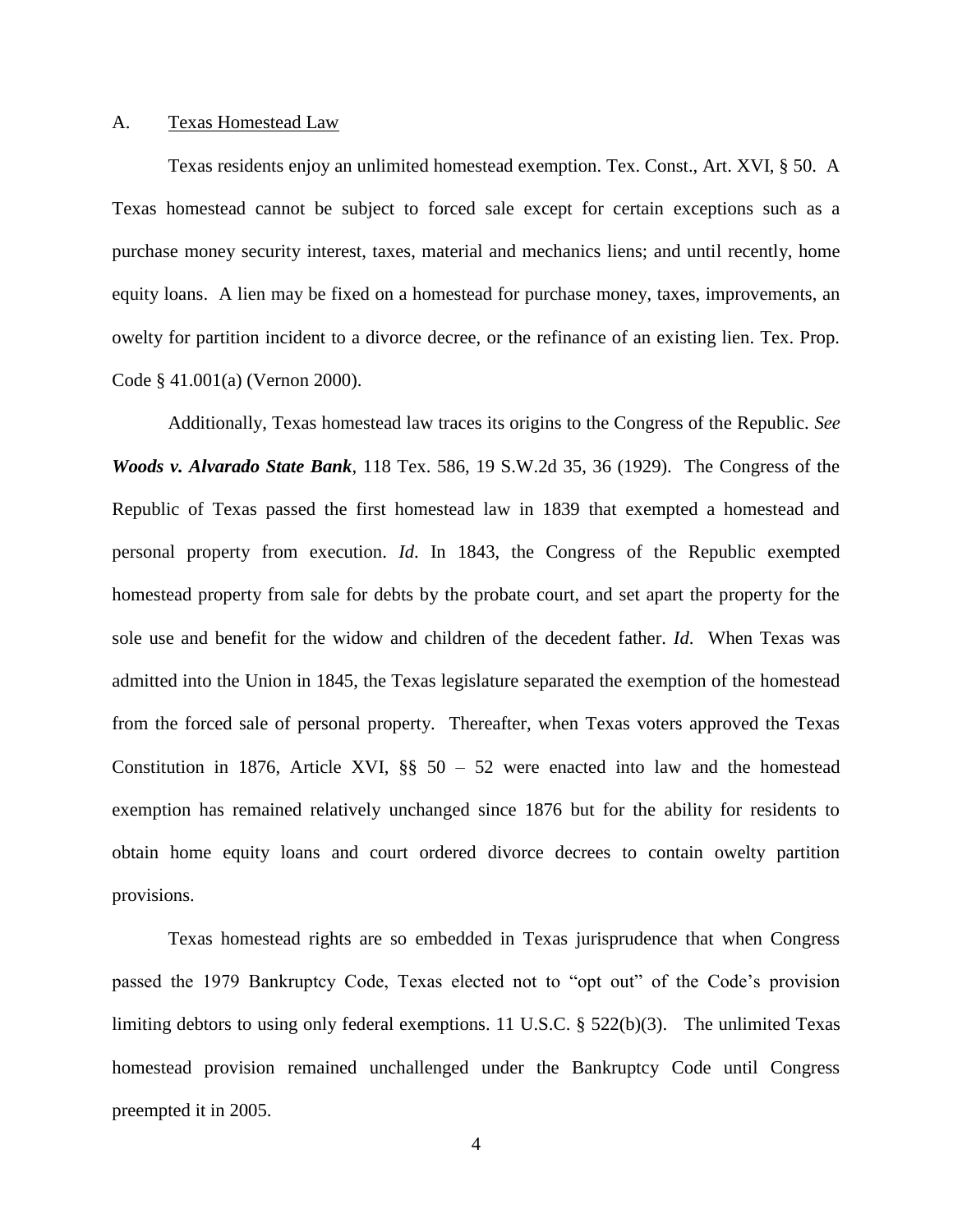## B. Cap on Homestead Exemption for Certain Types of Wrongdoing

When Congress passed the Bankruptcy Abuse Prevention and Consumer Protection Act of 2005 (BAPCPA) it included a number of controversial measures including a cap on a debtor's homestead exemption for certain violations of federal or state securities law. Passage of BAPCPA was met with heavy criticism in Congress. Notably, a number of members of the House of Representatives, led by Representative John Conyers, found the limitations on homestead exemptions unduly burdensome on some debtors. Representative Conyers and others noted that:

There is also a savings clause that a debtor who owes a debt of the kind described above would not lose her homestead exemption over \$125,000, to the extent that equity is reasonably necessary for the support of the debtor and any dependent of the debtor. It is an outrage that the same "reasonably necessary standard" that would protect the unlimited homestead exemption is the same one that the drafters of the bill specifically chose to remove from the Code, in favor the means test in sec. 102 of the bill, and the IRS standards to determine a debtor's allowed expenses.

While these amendments may eliminate a few of the abuses, they do not solve the problem. Wealthy debtors who are able to afford skillful legal advice, and are sophisticated enough to engage in complex pre-bankruptcy planning, will, in many cases, will be able to evade the paltry restrictions in this bill. Truly needy debtors, the kind whose life savings may be bound up in their residence, and who can afford neither sophisticated legal advice, or complex pre-bankruptcy planning, will get caught in the many twists and turns that will now be added to the Code. Far from eliminating the abuse of the unlimited homestead exemption, this bill will have the perverse effect of perpetuating it while creating new traps for the truly needy unsophisticated debtor.

Dissenting Views of Rep. John Conyers, et al., H.R. No.109-31, Part I, p. 595-6.

 $\overline{a}$ 

Representative Conyers and others argued that although the proposed cap on homestead was to limit homestead exemptions on debtors in Texas,<sup>5</sup> such as Kenneth Lay of Enron, from shielding assets obtained through securities fraud, the legislation would most likely hurt those

<sup>5</sup> *See In re Burns*, 395 B.R. 756, 763 (Bankr. M.D. Fla. 2008) (noting noted that section 522(q) was enacted to prevent debtors from shielding luxurious homes from liability under liberal state exemptions, such as those in Florida, from wrongful acts such as securities violations).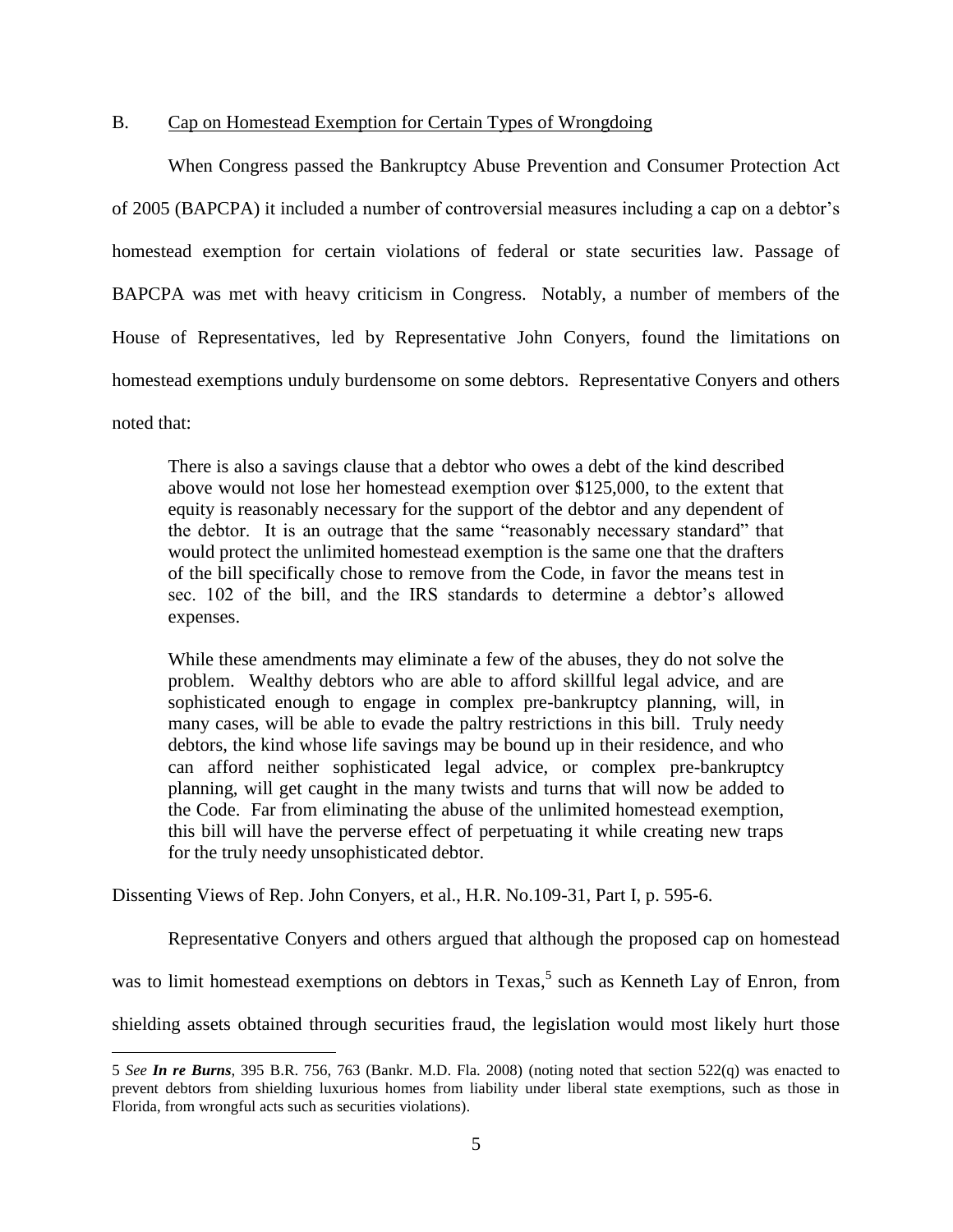debtors with more modest homesteads and limited resources.

The Debtor attempted to capitalize on this sentiment by arguing the Congressional intent behind 11 U.S.C. § 522(q) was really to "punish" those wealthy debtors who gamed the system to disadvantage the innocent investor. Here, the Debtor argued that he really does not have any significant assets but his home, and the reality is that the only harm was to his former business partner and not a group of unknowing, unsophisticated investors. While a court is always free to consider legislative intent, particularly where the statute is less than clear, there is no ambiguity in section 522(q). Moreover, the Court finds that Congress achieved an appropriate balance between giving the debtor a fresh start – by preserving equity to the debtor of at least \$136,875 *first* – before making the homestead property of the estate for equity in excess of the cap for the debtor's wrongdoing.

11 U.S.C. § 522(q) states:

- (1) As a result of electing under subsection  $(b)(3)(A)$  to exempt property under State or local law, a debtor may not exempt any amount of an interest in property described in subparagraphs  $(A)$ ,  $(B)$ ,  $(C)$ , and  $(D)$  of subsection  $(p)(1)$  which exceeds in the aggregate of \$146,450 if—
	- (A) the court determines, after notice and a hearing, that the debtor has been convicted of a felony (as defined in section 3156 of title 18), which under the circumstances, demonstrates that the filing of the case was an abuse of the provisions of this tile; or
	- (B) the debtor owes a debt arising from—
		- (i) any violation of the Federal securities laws (as defined in section  $3(a)(47)$  of the Securities Exchange Act of 1934), any State securities laws, or any regulation or order issued under Federal securities laws or States securities laws;
		- (ii) fraud, deceit, or manipulation in a fiduciary capacity or in connection with the purchase or sale of any security registered under section 12 or (15(d) of the Securities Exchange Act of 1934 or under section 6 of the Securities Act of 1933;
		- (iii) any civil remedy under section 1964 of title 18; or
		- (iv) any criminal act, intentional tort, or willful or reckless misconduct that caused serious physical injury or death to another individual in the preceding 5 years.
- (2) Paragraph (1) shall not apply to the extent the amount of an interest in property described in subparagraphs  $(A)$ ,  $(B)$ ,  $(C)$ , and  $(D)$  of subsection  $(p)(1)$  is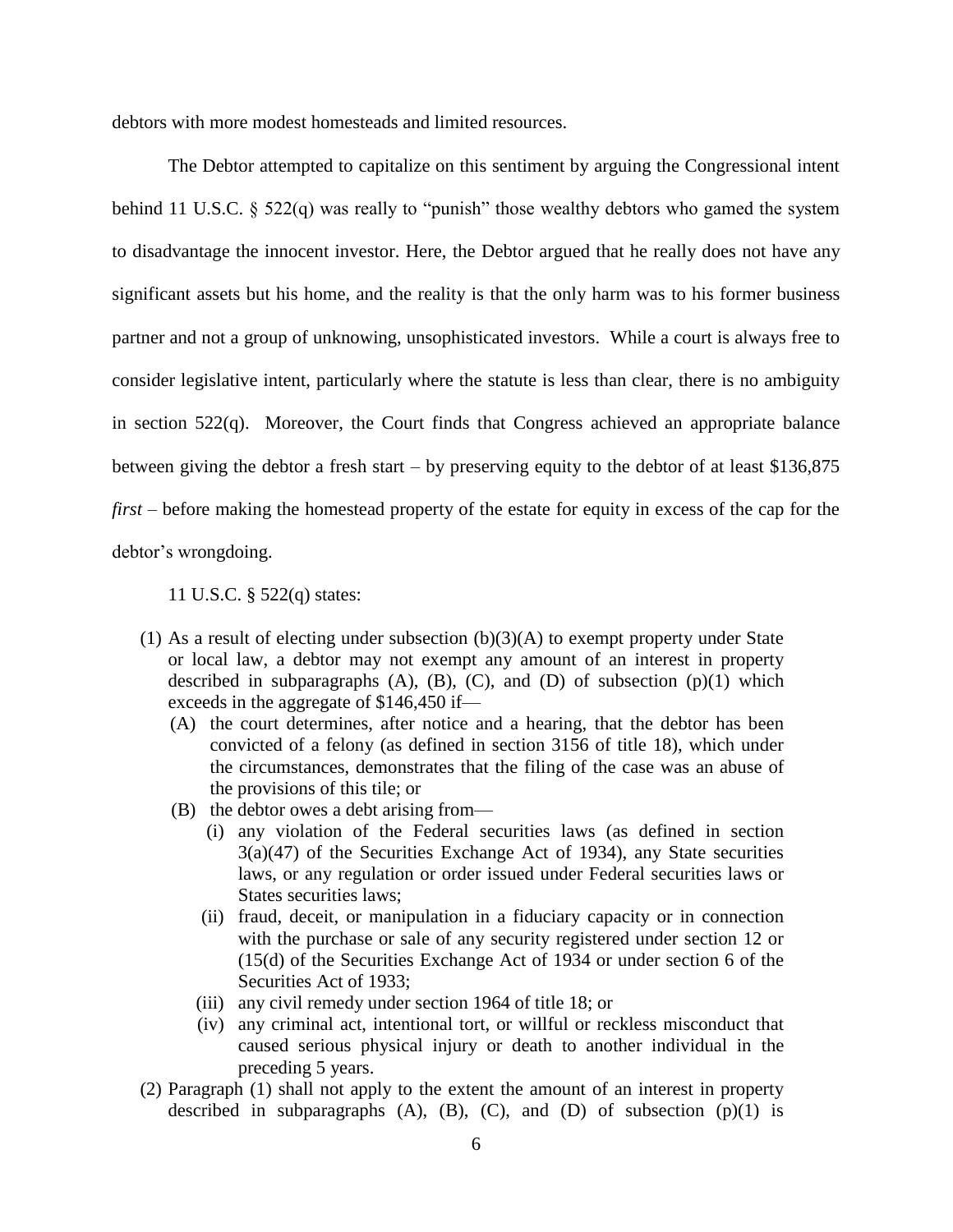reasonably necessary for the support of the debtor and any dependent of the debtor.

11. U.S.C. § 522(q) (West 2012).<sup>6</sup> Additionally, subsection  $(p)(1)(A)-D$  of Section 522 describes the property subject to the \$136,875 cap, and (D) specifies "real or personal property that the debtor or dependent of the debtor claims as a homestead." The Court finds that there are four components of section 522(q) that a court must consider in deciding whether an objection to exemption should be granted. First, the court should decide how the burden is apportioned under § 522(q). Second, the court must consider whether there has been a violation for federal or state securities law. Third, the court must determine if there is any equity in excess of \$136,875. Fourth, the court should determine whether the savings clause  $-$  is the homestead reasonably necessary for the support and maintenance of the debtor and his dependents – overrides making the homestead an asset of the bankruptcy estate.

## **FACTS**

A review of the Debtor's Schedules indicates that at the time of filing of his Chapter 7 petition, Bounds had retirement and education accounts totaling \$152,000, four personal vehicles with a combined value of \$24,588 (two vehicles are inoperable), other household personal property, and his homestead. Outside the Fernea judgment claim of \$2,289,349.65, Bounds does not have that many creditors in his case; he has two mortgage claims of roughly \$320,000 ( $D^7$ -25) and unsecured claims of roughly \$263,000, most of which are for attorney's fees.

Debtor's non-filing spouse, Diana Bounds, operates a business – DLB Industries, which the Trustee and Fernea allege provides significant income for the support of herself and Debtor's

<sup>6</sup> The amount of the cap in Section  $522(q)(1)$  was adjusted under 11 U.S.C. § 104, effective April 1, 2010, to \$146,450. A debtor's exemptions, however, are determined on the date of petition. 11 U.S.C. § 522(b)(3)(A). The amount of the cap on the petition date for Bounds' Chapter 7 filing was \$136,875.00.

<sup>7</sup> "D" denotes the Debtor's and Diana Bounds joint exhibits.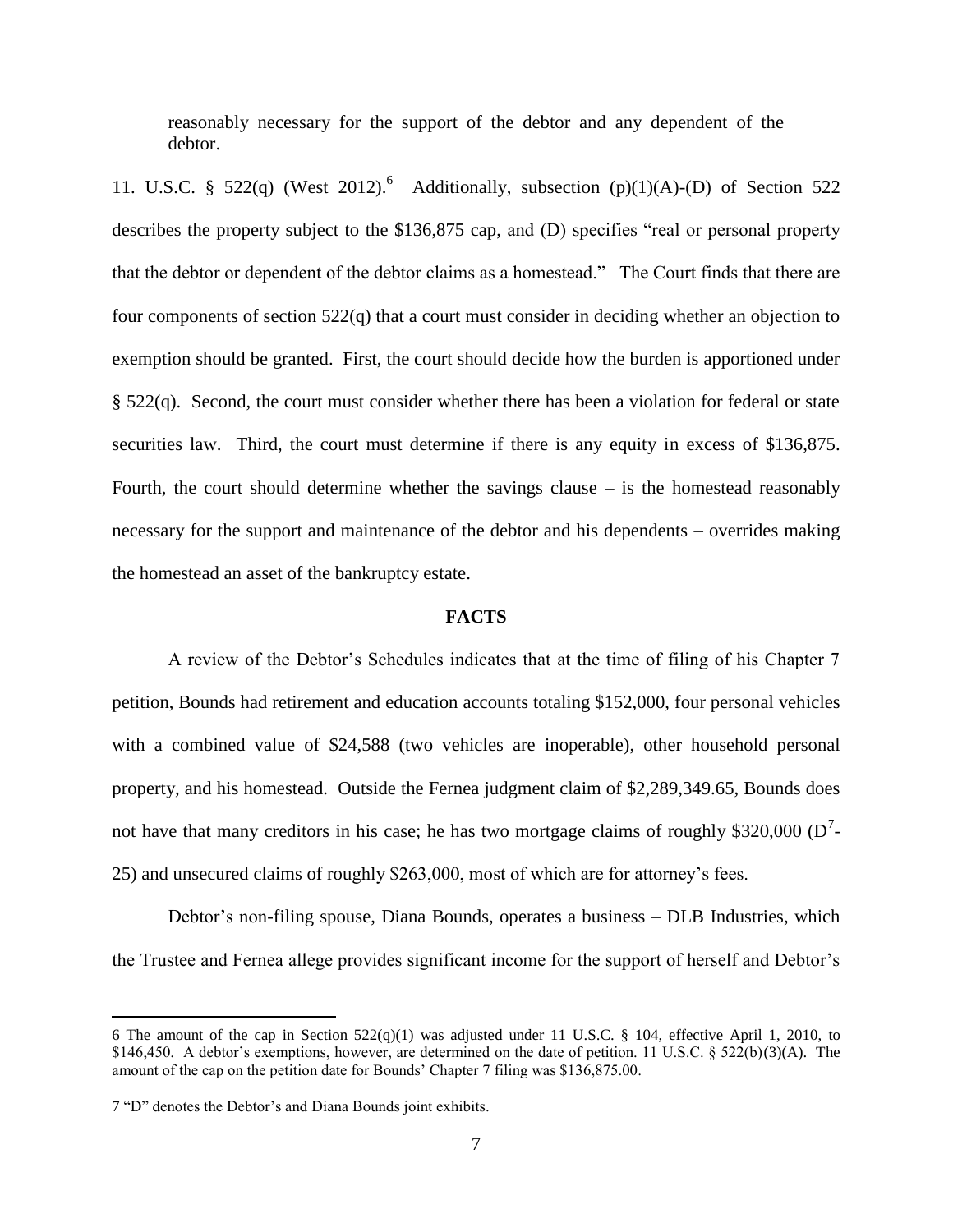family. The Bounds have three children. Two attend college and receive scholarship assistance. *See* P-47. The Debtor testified that he sends his two college age children roughly \$800-\$990 in financial support per month, but that the majority of their college funding comes from scholarships. The third child is a senior in high school and wishes to attend college after graduation.

The majority of the evidence the Court received from both parties concerned the appearance and value of Debtor's homestead and Mrs. Bounds purported significant business income that would arguably support the Debtor and their dependents notwithstanding the Trustee's acquisition of the homestead pursuant to section 522(q).

A. The Debtor

The Debtor—Terry Christopher Bounds—is 49 years old and in good health. He graduated from St. Edwards University in Austin with a BBA in finance. Prior to being a securities advisor, he had started and operated several businesses. He worked at Merrill Lynch as an assistant vice president for 23 years and during that time he operated Bounds and Pinto Marketing and Austrends. The Debtor was the sole owner of the two businesses at the time he sold an ownership interest in them to David Fernea. The Debtor stated that since Fernea obtained his state court judgment against him for securities fraud, he has not worked. The Debtor has attempted to find work in the securities or investment field, but no one has hired him. *See* D-13. He has looked for work at AutoZone and Wal-Mart, but has not been hired. The Debtor had acquired a number of securities or investment licenses in connection with his prior employment at Merrill Lynch, and all of them have been revoked. *See* D-11.

The Debtor provided dismal testimony concerning his personal finances. He is able to pay his monthly mortgage of \$1,800.00 because of his wife working. He also is paying the IRS \$1,000.00 per month for delinquent taxes and pays health insurance of \$600.00 per month. *See*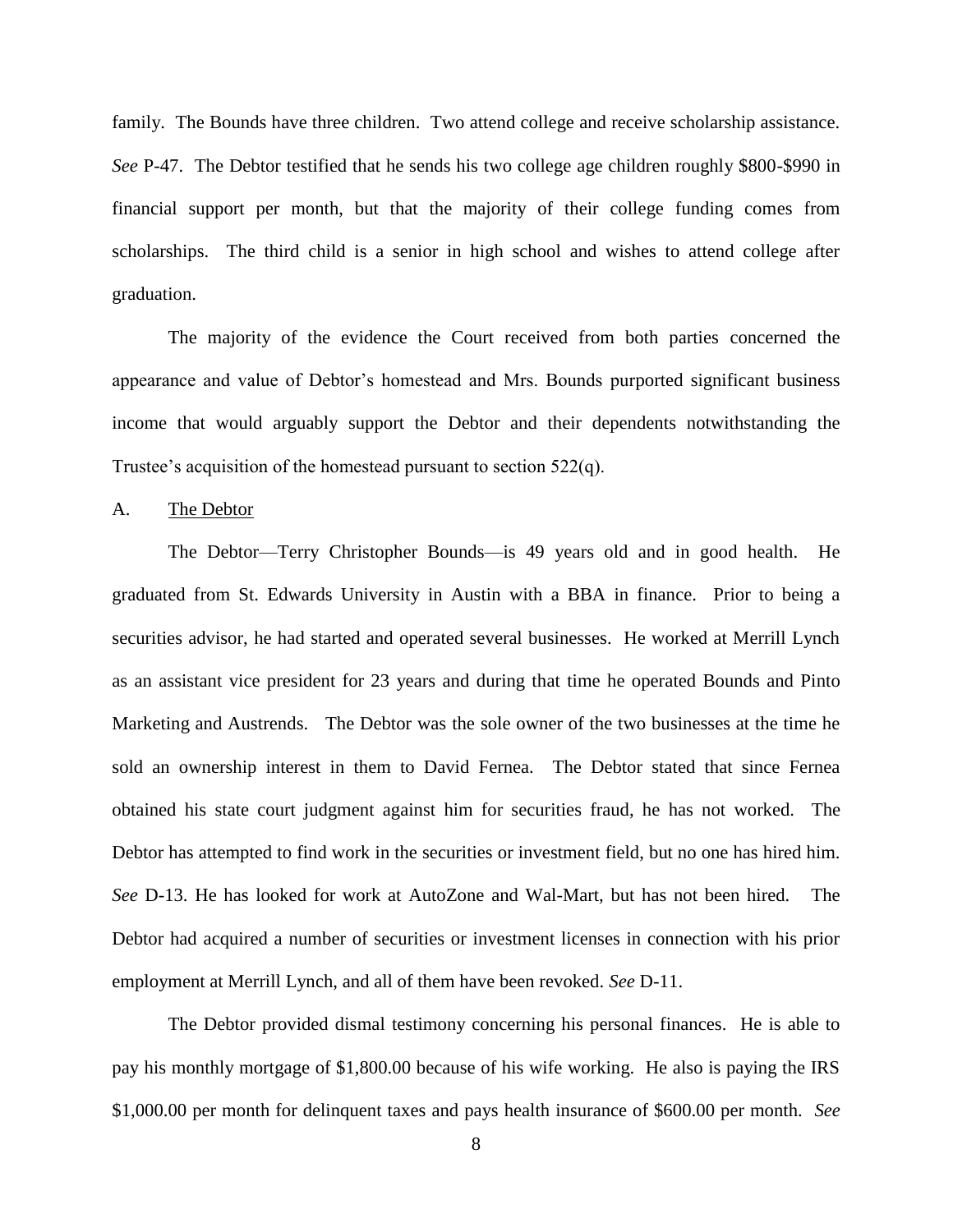D-8. He has no savings. The Debtor has exhausted both his savings and retirement accounts to pay his lawyers. He makes periodic payments on bills and attempts not to fall too far behind on payments.<sup>8</sup> That said, he has not rented, pledged, or encumbered his homestead. The Debtor has made no voluntary payments to Fernea nor does he anticipate making any in the near future. He has, however, given his children the following sums since bankruptcy filing: his son \$6,589.61 (P-27), one daughter \$9,562.51 (P-29) and his other daughter \$9,064.35 (P-30).<sup>9</sup>

#### B. Diana Bounds

 $\overline{a}$ 

Diana Bounds operates DLB Industries LLC ("DLB") in her individual capacity. The Debtor is not involved in DLB's day-to-day operations. DLB functions as an answering service and call center. DLB conducts telephone surveys and solicits resorts to hold conferences for DLB clients. DLB has roughly 14 employees; some salaried and some part time. DLB reported gross receipts of \$157,655 in 2010 and \$561,811 in 2011. *See* (P-21) and (P-22). DLB has reported income of \$499,765 for January-October 10, 2012. Net ordinary income for the same period was \$8,519.24. *See* P-23. Nonetheless, a review of Quickbooks entries for DLB over the last two years indicates that Diana Bounds was paid or reimbursed over \$510,000, including checks to her totaling over \$210,000. *See* P-26.

Diana Bounds testified that she incurs significant expenses in the operation of her business because she is constantly required to travel. Profit and loss records for DLB indicate that Mrs. Bounds incurred, over the course of a year, over \$40,000 in gas charges and roughly \$12,700.00 for meals and entertainment. *See* P-24. She stated that she earns around \$60,000.00 from DLB. That said, according to the DLB corporate income tax returns (Form 1120S) and

<sup>8</sup> The Debtor's joint individual income tax return filings with his wife indicate gross income for 2009-2011 in the amounts of \$200,150, \$151,967, and \$284,592 respectively. *See* (P-18) – (P-20).

<sup>9</sup> The Debtor testified that he attempted to mediate his dispute with Fernea three times; once before bankruptcy and twice after the petition date. Bounds also testified that he made numerous offers of settlement to Fernea.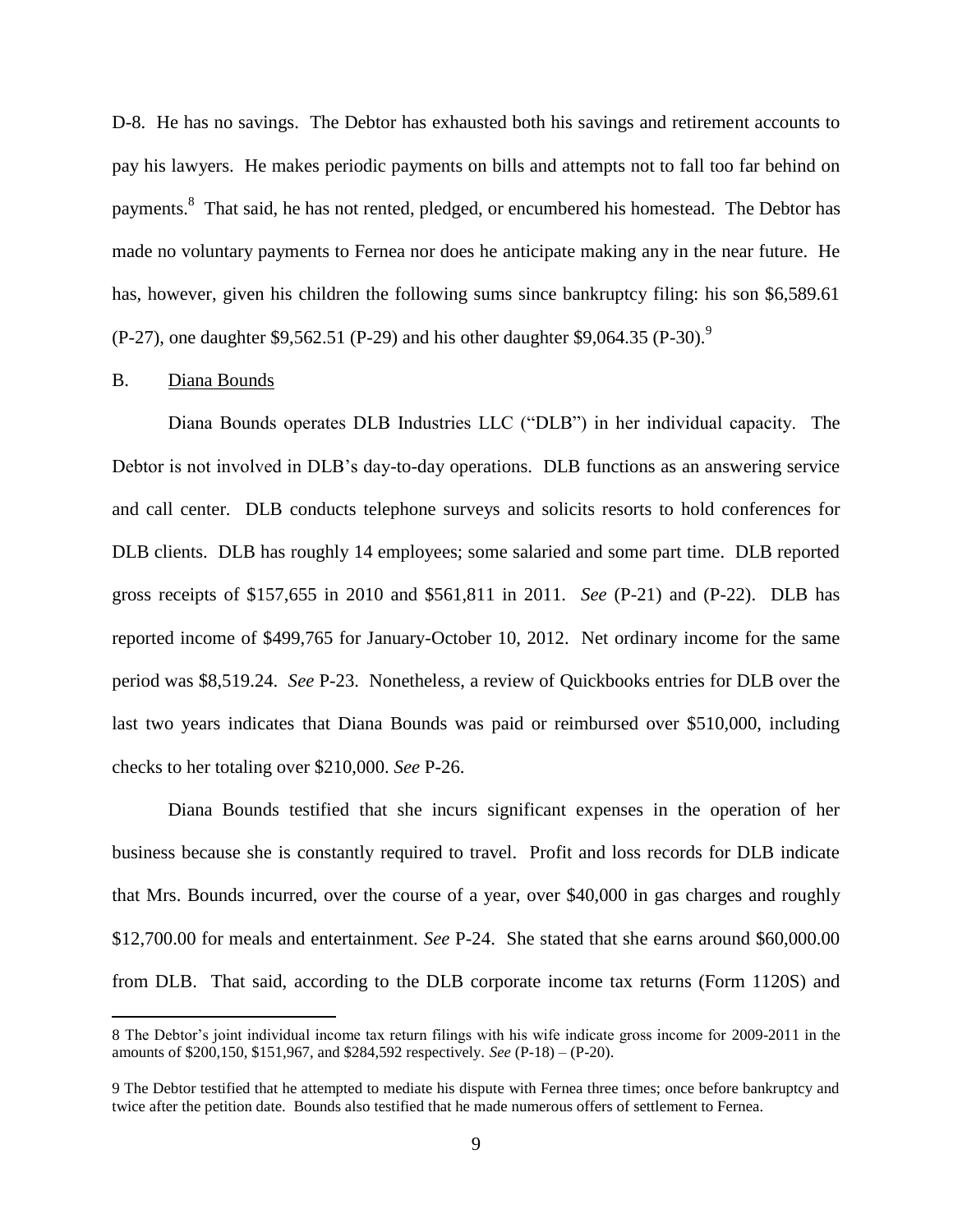profit and loss statements, she has grossed more than \$1.2 million since Mr. Bounds filed bankruptcy. *See* (P-21) and (P-22).

The Bounds' individual income tax returns (Form 1040) for 2009-2011 indicate adjusted gross income of nearly \$650,000.00. *See* (P-18) – (P-20). This income would include withdrawals from retirement, savings, and educational accounts which the Debtor contends have been exhausted. This income could be increased if the Debtor elected to work in his wife's business. Mrs. Bounds stated that if her husband worked for her part time that their total income would be roughly \$100,000.00.

#### C. The Bounds' Homestead

The Debtor's homestead consists of 8.73 acres that includes a 4,282 square foot home, a tennis court, barn, private pond, gated entry, and is located in a desirable neighborhood within a 30 minute drive to Austin. *See* P-4. The home was originally built in the 1940's and after the Bounds purchased the home, they added onto to the existing structure. The exterior of the home consists of stone with a metal roof. The pond is dependent on rainfall as there is no other source of water. Evidence was presented on what the pond looked like both with and without adequate rainfall. Notably, when the pond has water it can be used for kayaking and provides a scenic compliment to the large outdoor patio.

The value of the Debtor's homestead was subject to much debate. The Debtor scheduled his homestead on his Schedule "A" with a value of \$550,000.00. He further indicated in his Schedule "C" that he asserted a homestead exemption in excess of the \$136,875.00 cap. In response to Fernea's request for admissions, Debtor admitted that as of the date of the admissions, Debtor's homestead value was in excess of \$500,000.00.

The Debtor also testified as to his great personal attachment to his home and the sentimental aspects of raising a family there. The Debtor stated that he and his family had lived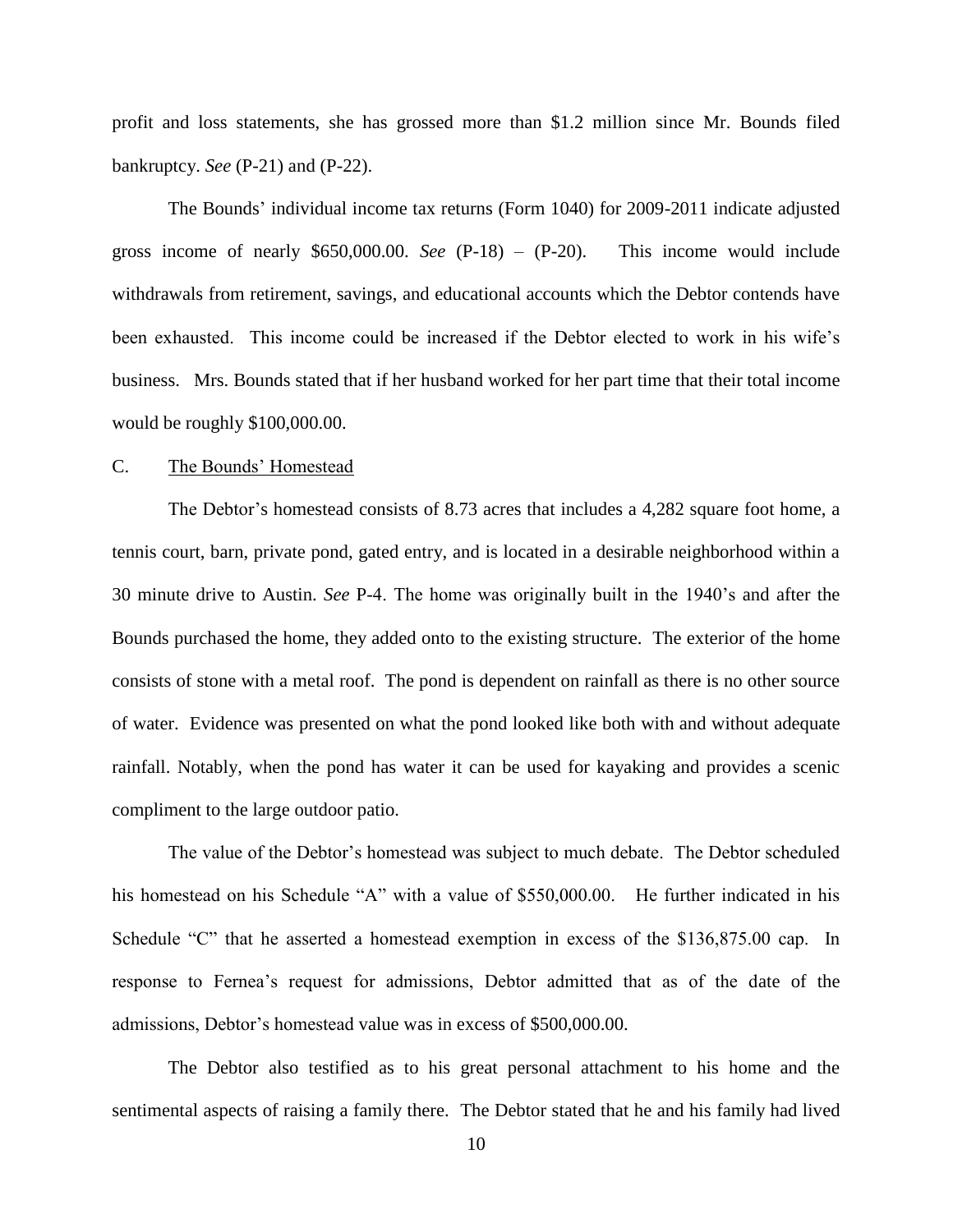there since 2002. He explained that his children had grown up there and how he had incorporated personal touches such as his children's handprints into the patio that leads to the pier overlooking the pond. He explained that he hoped to use the home for the care of his parents and possibly his wife's, noting that it would fall on him to provide parental care even though there were other siblings in the family. He acknowledged that he did not need the tennis court, barn, pier, patio, or pond located on his homestead property for the maintenance of himself or his dependents. Notwithstanding his great affection for his home, Bounds stated that his home had serious defects such as a leaky roof, foundation problems, a septic system in need of repair, and that the property was located in a flood plain.<sup>10</sup>

The Court was provided with conflicting expert testimony as to the value of Debtor's homestead. Fernea's expert, Michael Wheeler, testified that the value of Debtor's homestead was \$710,000.00, based on the comparable sales approach. *See* P-3. He reached his value by using comparable properties in the immediate area and sale over the last two years. Wheeler found the property in good shape and appeared unconcerned that part of the property is now located in a flood plain. He also indicated that notwithstanding some of the homestead's deteriorating aspects - roof coming apart, rust, cracks in the floor – that he believed that the property could be sold for well in excess of \$500,000.00.

The Debtor offered two appraisers to rebut Wheeler's findings. First, the Debtor offered John Coleman to provide a critical review of Wheeler's appraisal. Coleman did not conduct his own appraisal; he simply reviewed Wheeler's appraisal. *See* D-26. Coleman found Wheeler's appraisal lacking in one essential aspect; that the foundation was damaged and that it required repairs to stabilize it. Coleman estimated the cost to stabilize the foundation to be between

<sup>10</sup> When the property was originally constructed and subsequently expanded, it was not located in a flood plain. When FEMA updated it flood zone maps, part of the property, but not the home itself, was determined to be located in a flood plain.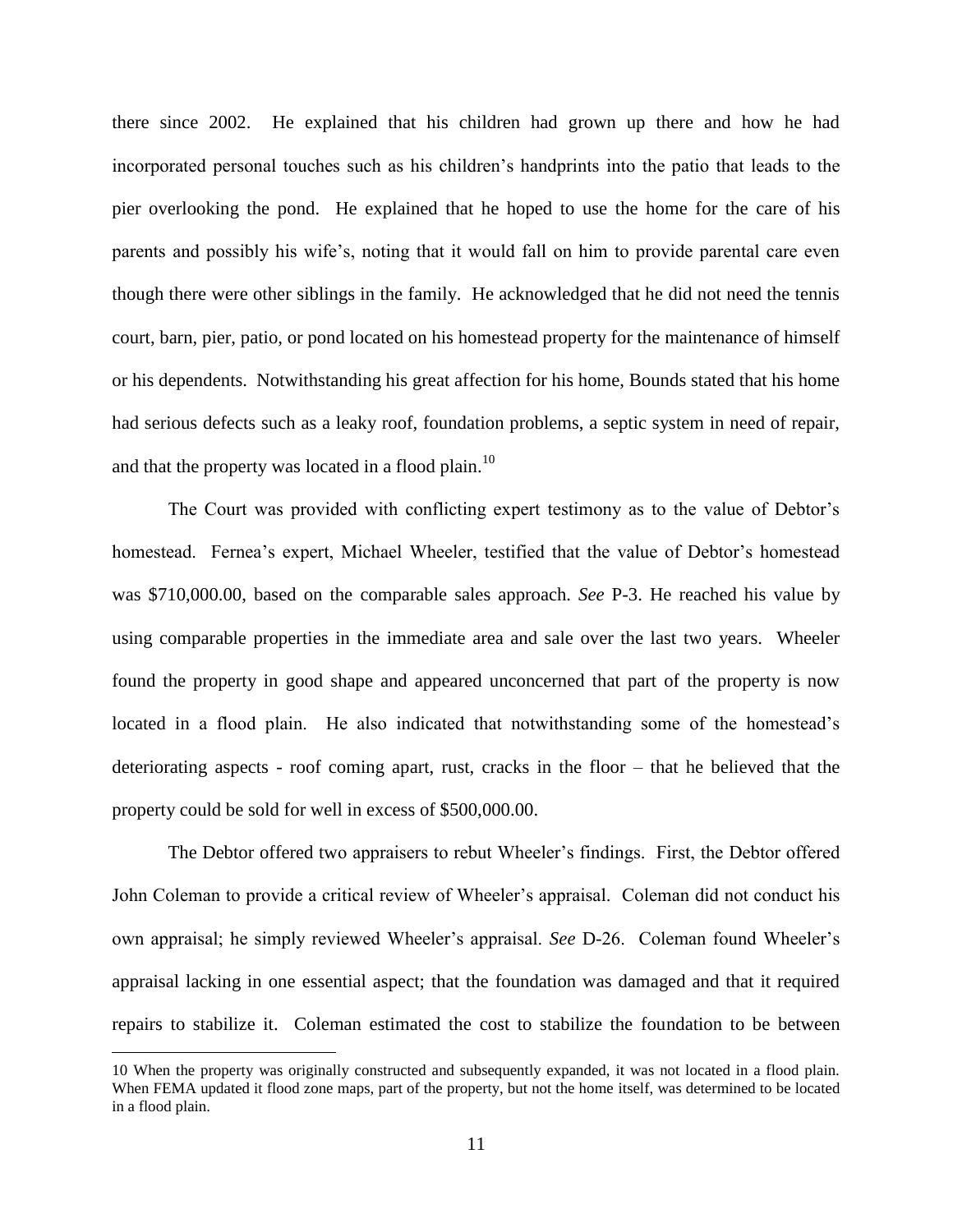\$130,000 and \$135,000, but provided no proof of what the cost to repair the slab would entail nor did he provide an engineer's report to substantiate his assertions regarding the slab's condition. Coleman also suggested that the cost of obtaining flood insurance would also negatively impact both the property's value and marketability. Finally, Coleman argued that the cracks in the walls are more significant than what Wheeler found and that Wheeler's comparables were not the functional equivalent of Debtor's homestead.

On cross-examination, a number of Coleman's findings were successfully challenged. To begin with, Coleman could not give an opinion of value because he did not prepare an appraisal. Second, as to the foundation needing significant repair, Fernea's counsel provided three appraisals (including the Debtor's) dating from late 2008 through February 2012 in which there was no indication of slab failure or the need for significant repair. *See* (D–15) – (D-17). Fernea has obtained an estimate to repair the foundation for \$16,500.00. *See* P – 89.

Debtor also introduced the appraisal of Dub Smith, who had prepared an appraisal for Debtor in February 2012. *See* D-17. Smith determined the value of the property to be \$530,000.00. *Id*. Unlike Wheeler, Smith is intimately familiar with the area that the property is located and has prepared appraisals for homes located in the same neighborhood as the Bounds. Also, Smith adjusted down for the cracks in the wall and that the property did not have an "open design." Smith used comparables from the same neighborhood where the property was located. Wheeler used comparables outside of Debtor's neighborhood.<sup>11</sup>

The Court finds Dub Smith's appraisal to be more persuasive. Smith is more familiar with the subject area and has conducted more appraisals in the area than Wheeler. Smith also

<sup>11</sup> The Debtor also offered the testimony of David Bair, a realtor, to provide testimony of what he might list the Debtor's home for sale. The Court did not find Bair's testimony probative of value, and the Court did not consider it for purposes of reaching a value determination. Moreover, because the Court has granted the Trustee's and Fernea's objections to exemptions, the Trustee may elect not to sell the property within the sale parameters that Bair discussed.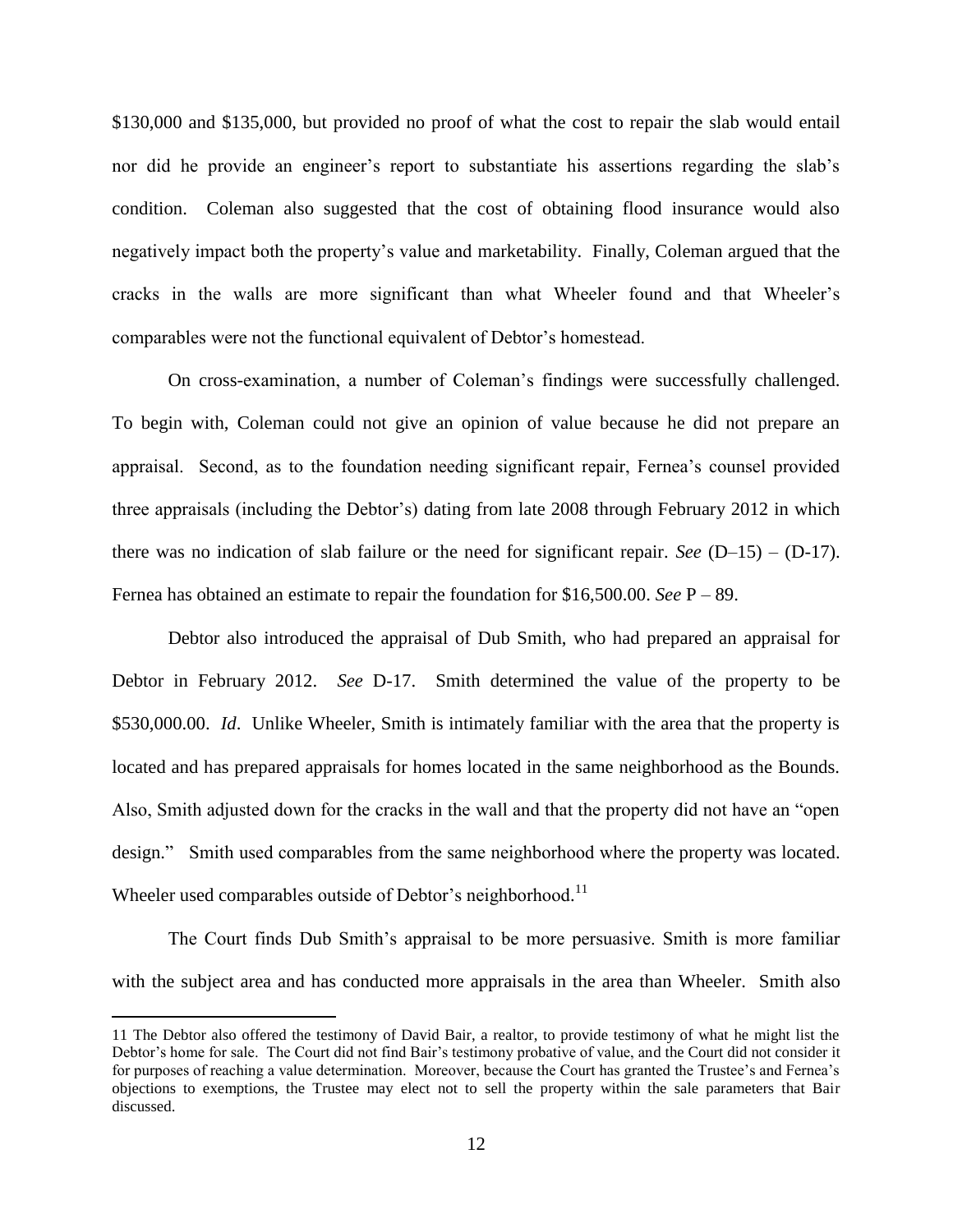used comparables from the same neighborhood as the Bounds. The Court finds that Smith made the appropriate adjustments to value in accounting for the condition of the walls and roof. As such, the Court finds that the Debtor's homestead should be valued at \$530,000.00. The Court does not need to make any additional findings as to value other than that the value of \$530,000.00 exceeds the amount of the lien against the property and the applicable cap of \$136, 875.00.

#### **LEGAL ANALYSIS**

## A. Which Party Has the Burden of Proof?

As an initial matter, the Court finds that the appropriate burden of proof is by a preponderance of the evidence. *See Grogan v. Garner*, 498 U.S. 279 (1991). Courts have been uniform in finding that absent a specific burden allocated; the general presumption in bankruptcy is by a preponderance of the evidence. The Fifth Circuit has held that, "(a) claim of exemptions is presumably valid and the objecting party has the burden of proving that exemptions are not properly claimed." *Chilton v. Moser*, 674 F.3d 486, 488 (5th Cir. 2012). Further, the Circuit has held in an unpublished opinion that the burden of proving that an exemption is not "reasonably" necessary" is with the objecting party. *Pequeno v. Schmidt* (*In re Pequeno*), 126 Fed.Appx. 158 (5th Cir. 2005). In the only reported case in the Circuit dealing with section  $522$ (o), (p), and (q), the Bankruptcy Court for the Southern District of Texas found that "the objecting party … bears the ultimate burden of establishing that the Debtor's claimed homestead exemption is improper." *In re Presto*, 376 B.R. 554, 563 (Bankr. S.D. Tex. 2007). As such, the Court finds that both the Trustee and Fernea are required to prove by a preponderance of the evidence that the Debtor's claim of homestead is not valid. This would include the burden of showing that the savings clause exception is not met. *See, e.g. In re Abbott*, 466 B.R. 118, 134 (Bankr. S.D. Ohio 2012).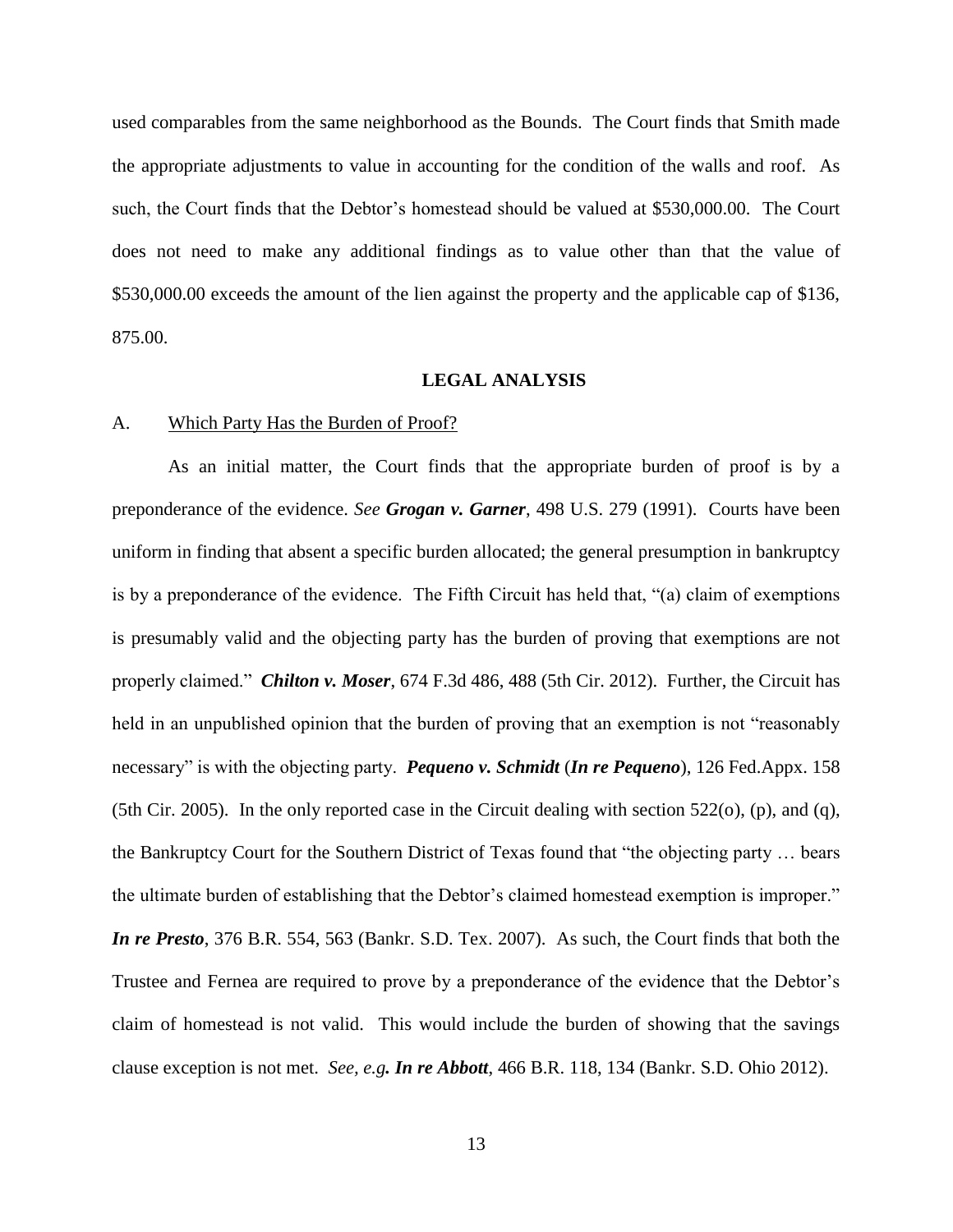#### B. Has There Been a Violation of Securities Law?

The Court has noted herein that the Debtor was sued for securities violations in *David Fernea v. Terry Christopher Bounds*, Cause No. D-1-GN-07-003874, in the 250<sup>th</sup> Judicial District Court of Travis County, Texas. A jury returned a verdict of guilty for fraud and violations of the Texas Securities Act. A certified judgment has been recorded with this Court. *See* P-1. Specifically, the jury found unanimously that the Debtor: (1) committed a securities law violation against David Fernea; and (2) committed statutory fraud. Also, this Court found, on the basis of the same state court judgment, that the Debtor owes a debt for securities violations under Texas law for purposes of determining a non-dischargeability action under 11 U.S.C. § 523(a)(2) and(19). *See* P-2. As such, the Trustee and Fernea have shown that Bounds committed a securities violation under state security law, thereby satisfying the requirements of section  $522(q)(1)(B)(i)$ .

#### C. Does the Debtor Have an Interest in the Homestead Property in Excess of \$136,875.00?

As an initial matter, there is no dispute that the Debtor elected state exemptions under section 522(b)(3). *See* ECF no. 48-2 (Debtor's Schedule "C"-Property Claimed As Exempt-Amended). The Debtor has admitted that his exemption exceeds \$136,875.00*. See* ECF no. 8, Schedule  $C<sup>12</sup>$  Further, the factual evidence recited in this Opinion is that the value of the Debtor's homestead is \$530,000, which exceeds all valid encumbrances and the \$136,875.00 "carve out" for the Debtor.

The Debtor suggests that, notwithstanding a finding of equity in the homestead exceeding the amount of valid encumbrances and the \$136,875 carve out, that the Court must conduct an analysis to see what the remaining equity would be if the Court were to apply the costs of sale to

<sup>12</sup> The Debtor is asked to check a box if the debtor claims a homestead exemption that exceeds \$136,875. The Debtor checked that box. The Debtor also checked that box on his Amended Schedule C. *See* ECF. No. 48-2.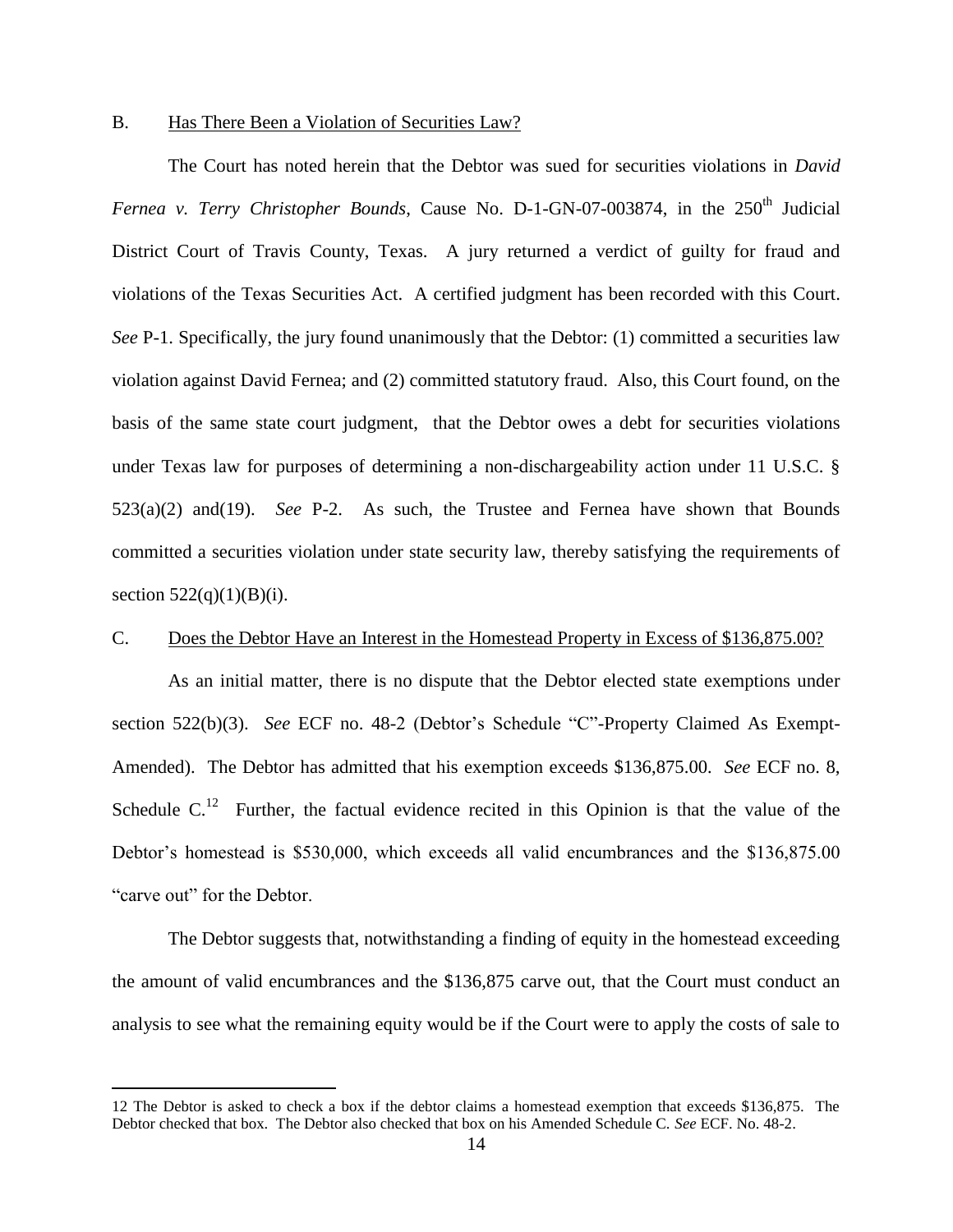the homestead. The Court finds that because the homestead property will be deemed to be property of the estate under section 522(q), the Court has the authority to allow the sale of the property as property of the estate. *See In re Kim*, 405 B.R. 179, 191 (Bankr. N.D. Texas 2009). Moreover, the Court does not need to reach a precise finding of current market value in order to allow the Trustee to sell the property should he wish to do so.<sup>13</sup> The Court agrees with the holding in *In re Presto*, where the court found that:

The Court's finding that the Debtor owes a debt arising from the conduct described in §  $522(q)(1)(B)$  means that the Court does not need to calculate the non-exempt value of the homestead; the Debtor retains a monetary exemption in the amount of [\$136,875] and any amount exceeding [\$136,875] is property of the estate.

376 B.R. at 599-600. The Trustee may sell the Debtor's homestead property and allow the Debtor to recoup \$136,875.00 from the sale.

The Court also finds that the non-debtor spouse, Diana Bounds, may not assert a separate homestead exemption against the property. The Debtor and Mrs. Bounds argue that Mrs. Bounds is entitled to assert her own homestead exemption in the property. Further, Mrs. Bounds argues that she is entitled to her own cap, thereby doubling the exempt amount under section  $522(q)$ . The Court finds these arguments unavailing.

The Court finds the discussion and analysis of the bankruptcy court for the Northern District of Texas instructive on this issue and adopts the reasoning of the court in *In re Kim*, 405 B.R. 179 (Bankr. N.D. Tex. 2009).<sup>14</sup> In *Kim*, the debtor's non-filing spouse claimed she was entitled to assert her own Texas homestead property in the debtor's homestead property. The

<sup>13</sup> The Court is not making any findings as to the disposition of the property. The Court is only reaching the issue of whether the objection to exemption under section  $522(q)$  should be sustained. The parties may have to seek further relief from this Court regarding how the Trustee should enforce the estate's rights against the property.

<sup>14</sup> The *Kim* case is currently on appeal with the Fifth Circuit (Case No. 10-10882), and as of the date of this Memorandum Opinion the appeal has not been resolved. The Court, however, agrees with the reasoning of the Northern District of Texas and therefore this fact does not change the Court's analysis.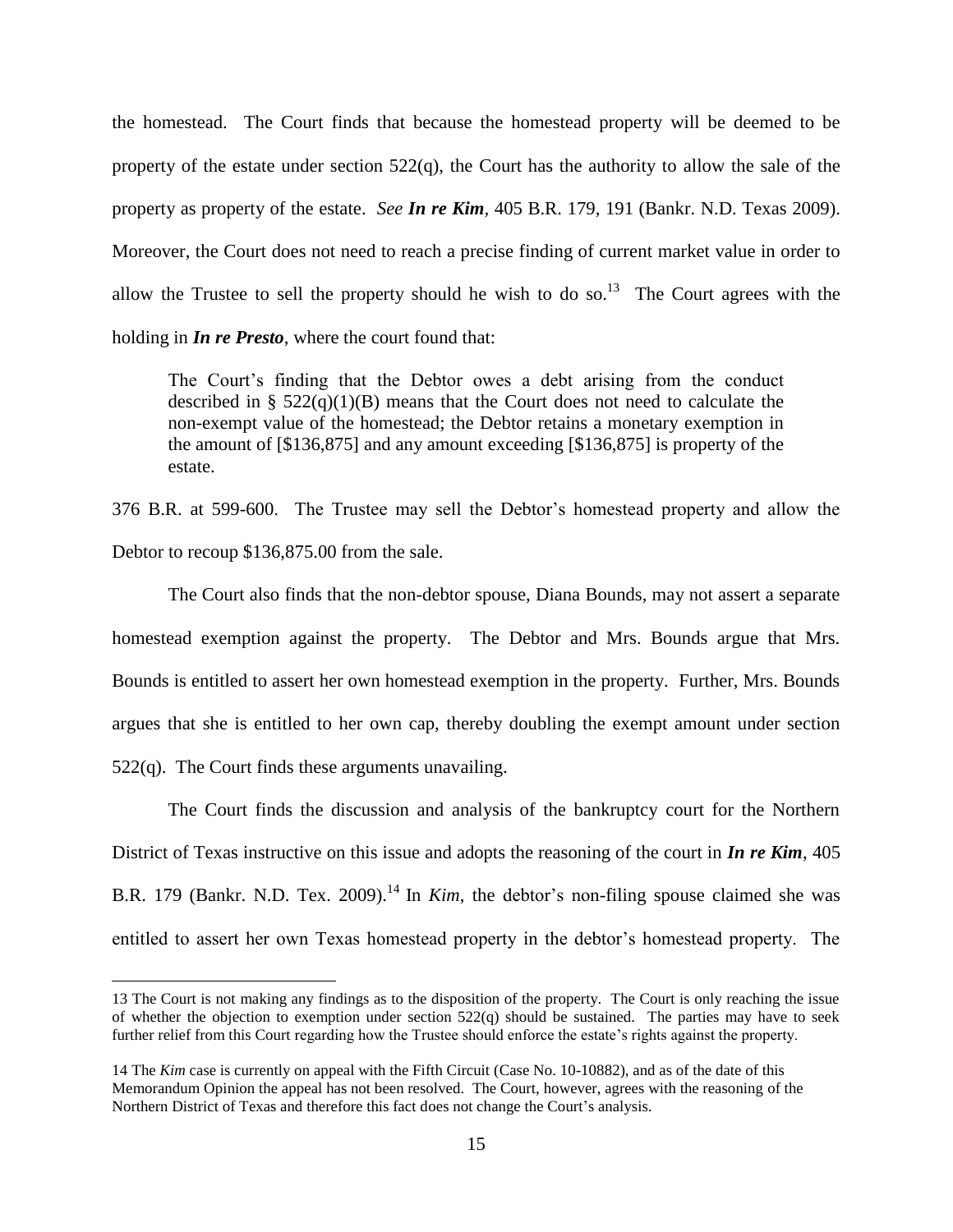*Kim* case involved an involuntary Chapter 11 filed against the debtor for a judgment debt. At issue in *Kim* was the application of 11 U.S.C. § 522(p), the "mansion loophole" provision of section 522, wherein Congress sought to prevent a debtor from moving from one state to another state with a more generous homestead exemption and attempting to exempt the homestead from collection of a pre-existing debt. *Id.* at 186. Although *Kim* is a section 522(p) case, this Court concludes that its reasoning applies here because sections (p) and (q) of section 522 were enacted at the same time for the same reason—Congress was exercising its authority to regulate homestead exemptions through passage of BAPCPA in 2005. *Id.* (citing *Presto*, 378 B.R. at 554 ("the addition of  $\S$ § 522(o), (p), and (q) demonstrates Congress' intent to prevent states from having unlimited and unregulated homestead exemptions")).

*Kim* held that community property and jointly owned property become part of the bankruptcy estate, even if only one spouse has filed for bankruptcy. B.R. 405 at 185. Further, the court concluded that the bankruptcy estate includes:

All interests of the debtor and the debtor's spouse in community property as of the commencement of the case that is under the sole, equal, or joint management and control of the debtor . . . . [A] petition by one spouse alone passes all such of such community property . . . to the estate.

*Id.* at 185.

The *Kim* court also recognized that although Texas homestead law gives a spouse rights in property, Section  $522(q)$  is meant to override Texas law. The court specifically held that "it is the federal Bankruptcy law and not Texas state law that ultimately controls." *Id*. Section 522 determines what property a debtor may exempt. *Id*. (citations omitted). Moreover, the *Kim* court noted that it is federal bankruptcy law that gives a debtor the power to exempt property from the estate, gives the states the power to opt out of the federal exemption scheme, and determines applicable law under section 522(b)(3). *Id*. at 186. Further, the *Kim* court observed that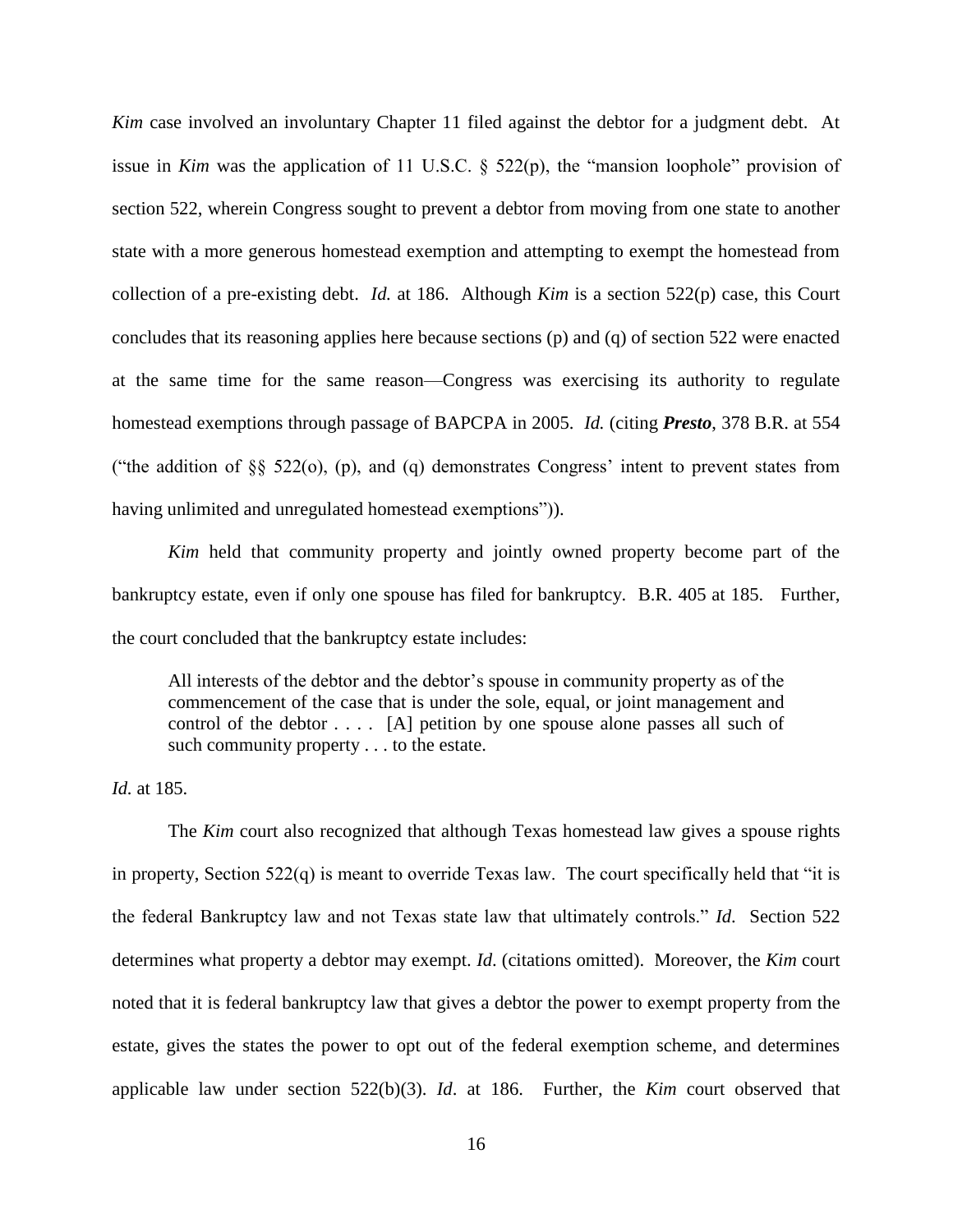BAPCPA represented a "sea change" regarding state law exemptions with the consequence being that bankruptcy law dictates how state law exemptions apply or if they are applied. *Id*.; *see also In re Sissom*, 366 B.R. 677, 714 (Bankr. S.D. Tex. 2007).

The Court agrees with *Kim* that the non-filing spouse does not have an independent interest in the homestead so as to "stack" the cap. 405 B.R. at 188-89. Had the Bounds wished to claim a stacking of homestead exemptions, they both would have to be joint debtors. Mr. Bounds was the only person to have filed for bankruptcy, and, as such, only he may claim exemptions under section 522. Again, the Court adopts the reasoning of *Kim*:

Only the Debtor may exempt property that has become property of the estate, which 'effectively eliminates the rights of a non-debtor spouse to manage and control community property. . . .' The Bankruptcy Code makes no provision for a non-debtor to claim an exemption from the estate . . . . There is also no provision for compensation for the non-filing spouse's property interest.

*Id.* at 187-99 (internal citations omitted).

# D. Does the Savings Clause Under Section 522(q) Preclude the Trustee and Fernea from Claiming the Homestead is Property of the Estate?

The Debtor argues that the Court's examination of the savings clause should focus on the property itself, as opposed to the value that could be obtained through a sale. The Debtor maintains that under Texas law it is the property rather than the value of the property that is protected. As such, the Debtor posits that this Court should recognize that the overriding purpose of the homestead exemption is not only to protect the home, but also to provide the head of household property to support the family. *Matter of Norris*, 413 F.3d 526, 528 (5th Cir. 2005).

The Debtor also argues that the Court should utilize the factors set out in *In re Goff*, 706 F.2d 574, 580 (5th Cir. 1983) as a rubric in determining whether the homestead in this case is reasonably necessary for the support of the Debtor and his dependents. Those factors include: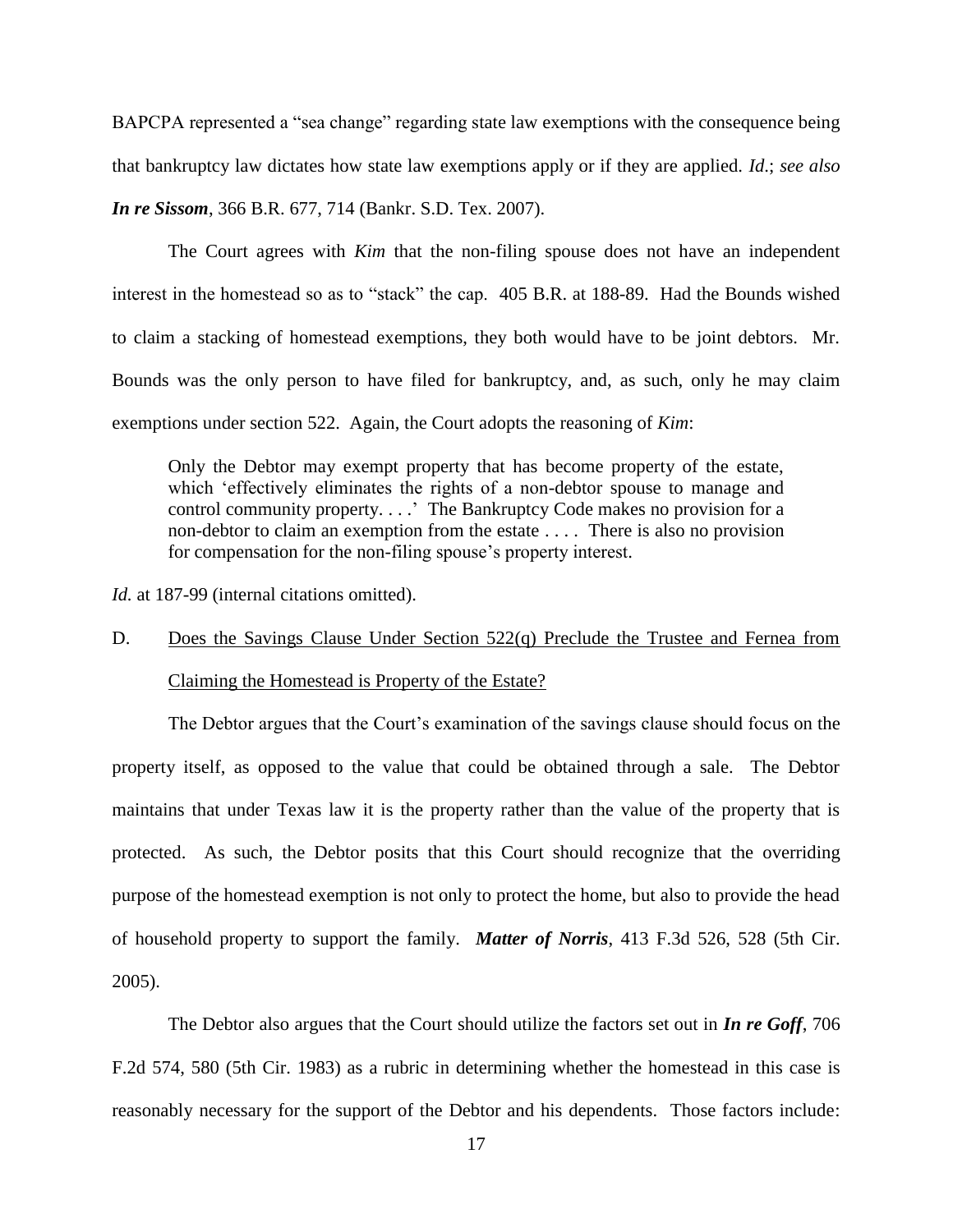(1) age, (2) health, (3) future earnings capacity, and (4) necessary expenditures. Additionally, the Debtor suggests that the Court include a much more expanded list of factors in determining whether the homestead should be protected under the savings clause. Those additional factors include: (1) the debtor's present and anticipated living expenses, (2) the health of the debtor and his/her dependents, (3) debtor's job skills and education, (4) debtor's other assets, (5) debtor's ability to save for retirement, (6) the special needs of the debtor and his or her dependents, and (7) debtor's continuing financial obligations such as alimony or child support. *See In re Jackson*, 376 B.R. 75, 80 (Bankr. D. Conn. 2007), *aff'd*, *Jackson v. Novak*, 593 F.3d 171 (2nd Cir. 2010).<sup>15</sup>

The Debtor argues that when applying the factors in *Goff* and *Jackson*, the evidence demonstrates that the Bounds' homestead should be protected under the savings clause. The Bounds argue that section  $522(q)$  was not intended for a debtor such as Bounds who did not buy a palatial home and bought his home prior to his business relationship with Fernea. Further, the transaction with Fernea involved a transaction of a closely held corporation with a friend as opposed to Enron-like scandal involving fraud and manipulation of a group of stockholders. The Debtor also contends that his living expenses exceed current income; that he has been unemployable; that he and his wife will have to care for elderly parents; that his job skills are unusable due to his losing his broker licenses; and that he has no other significant assets other than his homestead. Finally, both of the Bounds suggest that the Court should also evaluate the "reasonably necessary" test by comparing the burden to the Bounds to the potential benefit to the estate. Specifically, that the Bounds have lived in the home for ten years and their children grew

<sup>15</sup> *Jackson* was a case under section 522(d)(11)(E) which permits an exemption for "the debtor's right to receive . . . a payment in compensation of loss of future earnings of the debtor . . . to the extent reasonably necessary for the support of the debtor and any dependent of the debtor." As such, section  $522(d)(11)(E)$  has a savings clause provision similar to that of section 522(q).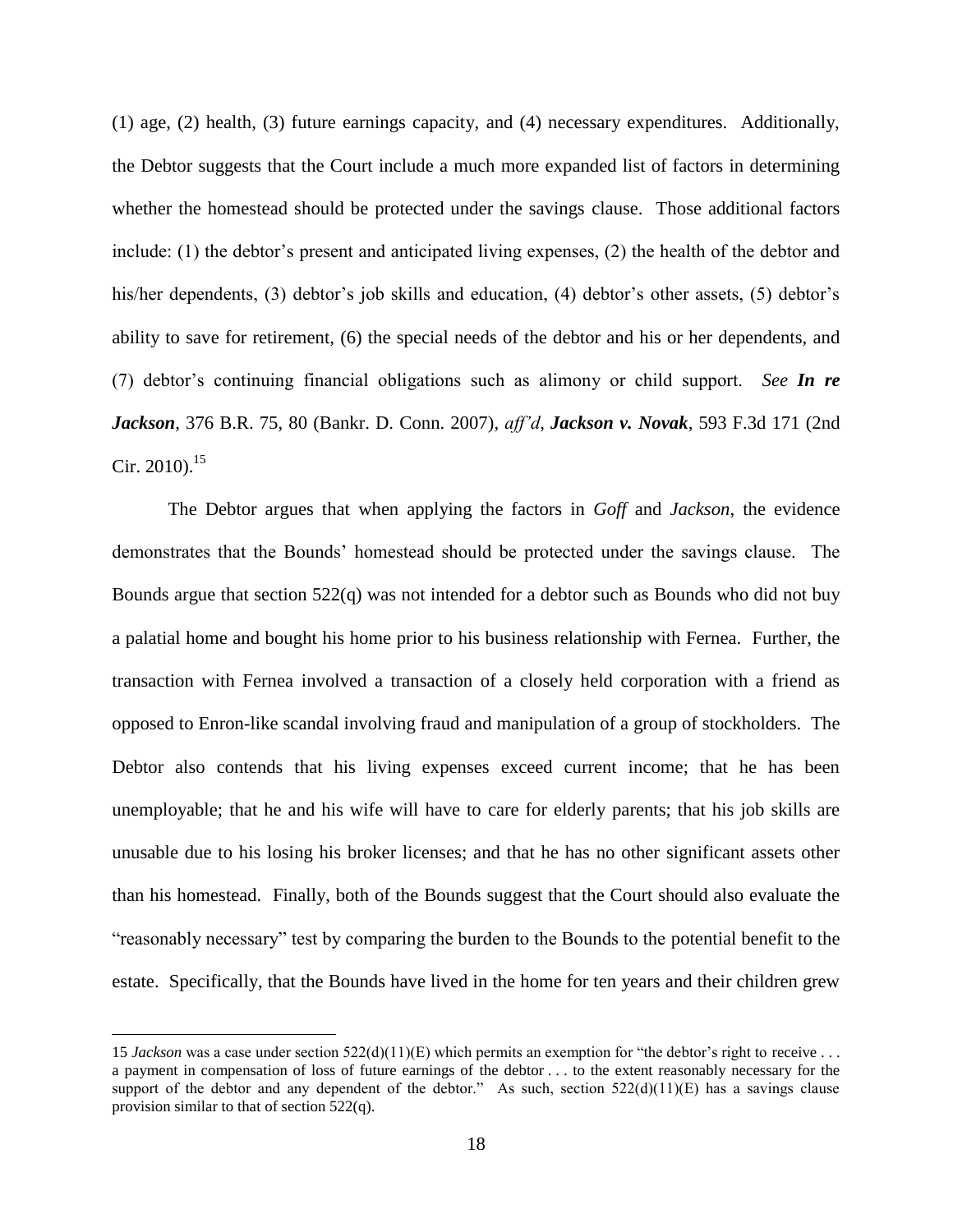up in their home. Also, the Bounds could not qualify for a mortgage for another home nor could they probably rent a home in the same school district.

The Court is mindful of what the Fifth Circuit has stated regarding the "reasonably necessary" standard as applied to debtors making claims of exemptions, particularly where it is alleged that the debtor is accumulating funds at the expense of creditors. *See Carmichael v.* 

*Osherow* (*In re Carmichael*), 100 F.3d 375, 379 (5th Cir. 1996). In *Carmichael*, the Fifth

Circuit stated that:

Determination of the quantum that is needed for support is entrusted to the sound discretion of the bankruptcy court. The bankruptcy court's authority and obligation to determine the extent to which funds are necessary for the support of the debtor and his dependents work as a safeguard to prevent debtors from stashing away assets in fraud of creditors, thereby ensuring that the proverbial shield cannot be used as a sword.

The Trustee and Fernea urge this Court to apply the factors discussed in *Presto*. 376 B.R.

554 (Bankr. S.D. Tex. 2007). In doing so, the Trustee and Fernea direct this Court to one of the

holdings in *Presto*, which states that the appropriate amount for the debtor, is:

…sufficient to sustain basic needs, not related to the former status in society of the lifestyle to which he is accustomed, but taking into account the special needs of the debtor.

*Id*. at 598.

The Trustee and Fernea suggest the Court should also consider other income and exempt property of the Debtor and his wife, present and anticipated. *Id*. The *Presto* court also found that the court should also examine the debtor's age, health, future earnings capacity, and necessary expenditures. *Id*.

The evidence at trial supports the following facts:

(1) The Debtor and his wife have earnings of nearly \$650,000 since the petition date. *See*

P-18, 19, and 20.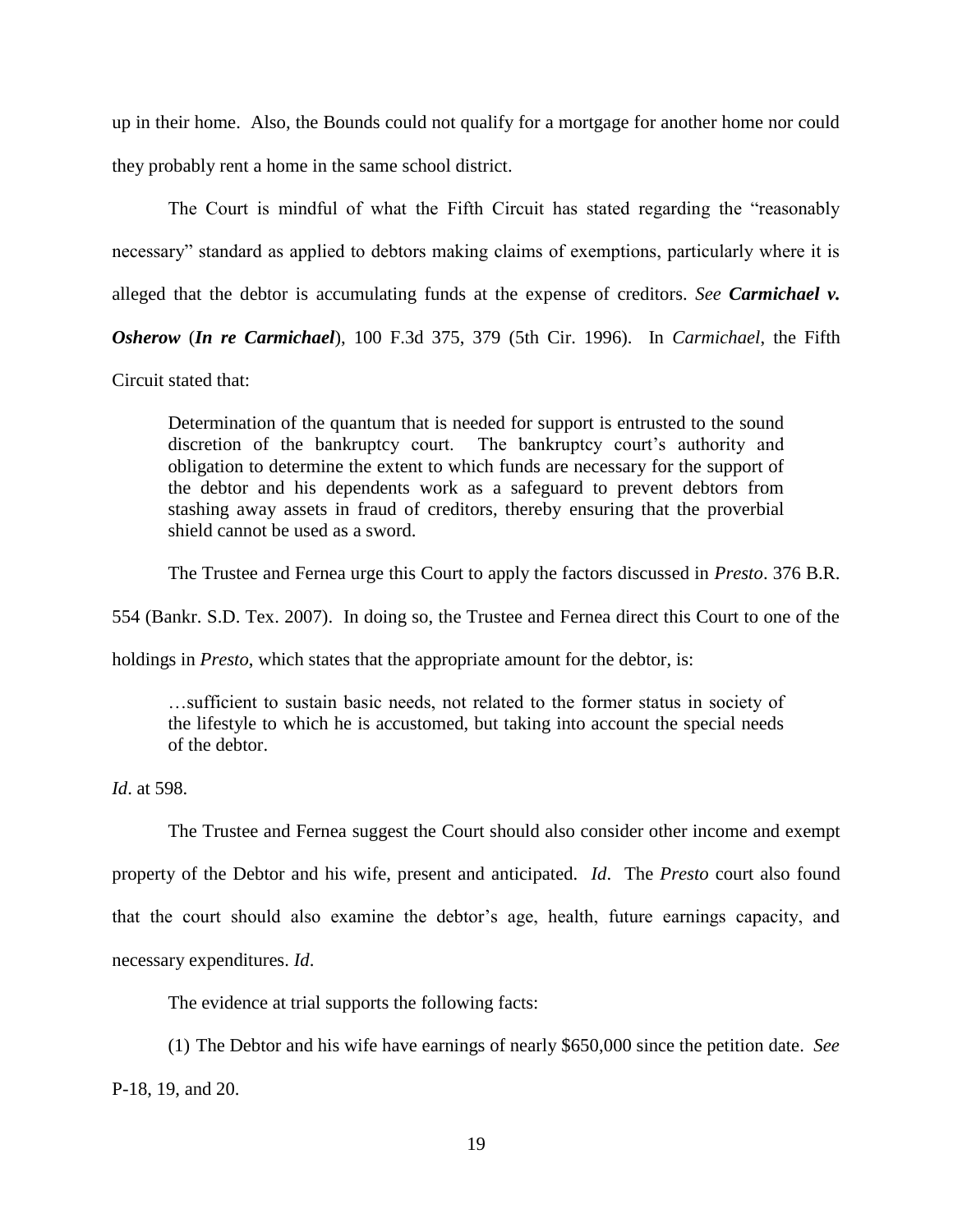(2) Mrs. Bounds has grossed more than \$1.2 million from the date of her husband's petition. *See* (P-21) and (P 22).

(3) The Debtor admitted during cross examination that if he worked for his wife part time that their combined earnings would be roughly \$100,000 per year.

(4) The Bounds children receive thousands of dollars in scholarships. *See* P-47. Further, the Bounds have given their three children the aggregate sum of \$25,000 since the filing of Bounds' Chapter 7 bankruptcy case. *See* P-27, 29, and 30.

(5) Mrs. Bounds has received transfers from DLB totaling \$511,215.85. *See* P-26.

The Bounds' home is more than sufficient for their needs. It sits on nearly nine acres of land. It has over 4200 square feet of living space and the property has a tennis court, barn, gated entry, dock, and private pond. It has not been encumbered in any way to facilitate any distribution to creditors. Moreover, the Debtor and his wife are in good health and soon none of their children may live at home and all may be away at college. They have no special needs. Other family members may have to assist in the support of Mr. and Mrs. Bounds elderly parents. Therefore, the Court sees little reason, notwithstanding their personal attachment to their home, that the Bounds could not downsize to a smaller home, particularly with over \$136,000 available to make a down payment for a smaller home. Also, the Debtor is healthy and well educated and should be able to find some work, even if not in the securities field.

Finally, the Debtor and his wife ask this Court to consider what effect losing their home will have on them. The Court would point that there is a debilitating effect on creditors. The Debtor was convicted of fraud and theft and took over \$500,000 from his friend and co-business owner, David Fernea. While the savings clause does not include an examination of the effect of the Debtor's wrong doing on creditors, it is important to note that if the Court allows the Debtor to keep his homestead, creditors, including Fernea, will get nothing.